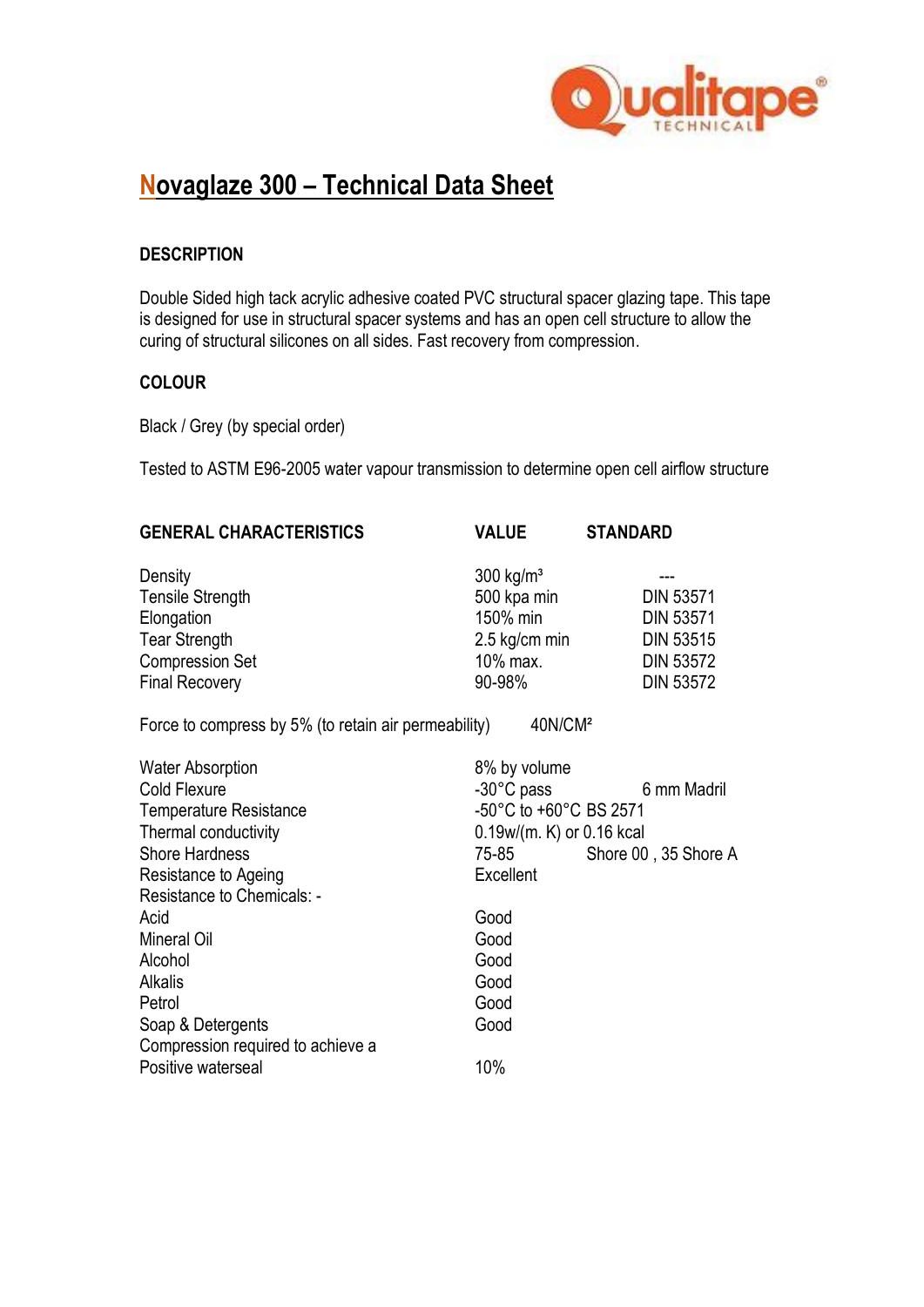# **ADHESIVE SPECIFICATION** : OPEN FACE

| <b>CONSTRUCTION</b>                                                                                       | <b>TYPE</b>                                                                                                                              |                    |                                                                                          |                                                                       |  |
|-----------------------------------------------------------------------------------------------------------|------------------------------------------------------------------------------------------------------------------------------------------|--------------------|------------------------------------------------------------------------------------------|-----------------------------------------------------------------------|--|
| Adhesive                                                                                                  | Pure high tack Acrylic                                                                                                                   |                    |                                                                                          | 70 gsm                                                                |  |
| <b>TEST</b><br>Adhesive strength<br>(FINAT TM 1-adhesion<br>of polyester 50 um against<br>stainless steel |                                                                                                                                          | 1 minute           | 20 minutes<br>24 hours                                                                   | 21N/25mm<br>23N/25mm<br>25N/25mm                                      |  |
| 1 kg Static Shear, 25 mm x 25 mm<br>Release<br>Temperature Range                                          |                                                                                                                                          | 33 hrs<br>$15$ N/m | $-20^{\circ}$ C to $+90^{\circ}$ C                                                       |                                                                       |  |
| <b>ADHESIVE SPECIFICATION</b>                                                                             |                                                                                                                                          | <b>CLOSED FACE</b> |                                                                                          |                                                                       |  |
| <b>CONSTRUCTION</b>                                                                                       | <b>TYPE</b>                                                                                                                              |                    |                                                                                          |                                                                       |  |
| Adhesive                                                                                                  | Pure high tack Acrylic                                                                                                                   |                    |                                                                                          | $50$ gsm                                                              |  |
| <b>TECHNICAL DATA</b>                                                                                     |                                                                                                                                          |                    |                                                                                          |                                                                       |  |
| Carrier<br>Release Liner                                                                                  |                                                                                                                                          |                    | None                                                                                     | Filmic Liner: 150 mic at sizes up to<br>8mm, 80 mic at 9.5mm and 12mm |  |
| Adhesive<br>Adhesive strength<br>(FINAT TM 1-adhesion<br>of polyester 50 um against<br>stainless steel)   |                                                                                                                                          |                    | Pure acrylic<br>1 minute<br>14N/25mm<br>20 minutes<br>16N/25mm<br>21 N/ 25mm<br>24 hours |                                                                       |  |
| <b>Resistance to chemicals</b>                                                                            | When correctly applied, resistant against most<br>solvents, mineral oils, fuels, aliphatic solvents,<br>dilute acids, salts and alkalis. |                    |                                                                                          |                                                                       |  |
| <b>Application temperature</b>                                                                            | $>15^{\circ}$ C                                                                                                                          |                    |                                                                                          |                                                                       |  |
| <b>Shelf life</b>                                                                                         | 1 year<br>(at 20°C and 50% relative humidity)                                                                                            |                    |                                                                                          |                                                                       |  |

### **Flammability**

This product is made up from PVC foam coated on both sides with an adhesive. It has not been tested for flammability but can be considered self- extinguishing due to the nature of the components. However, it should be noted that any smoke created would be highly toxic and would emit Hydrogen Cyanide gas during and after burning.